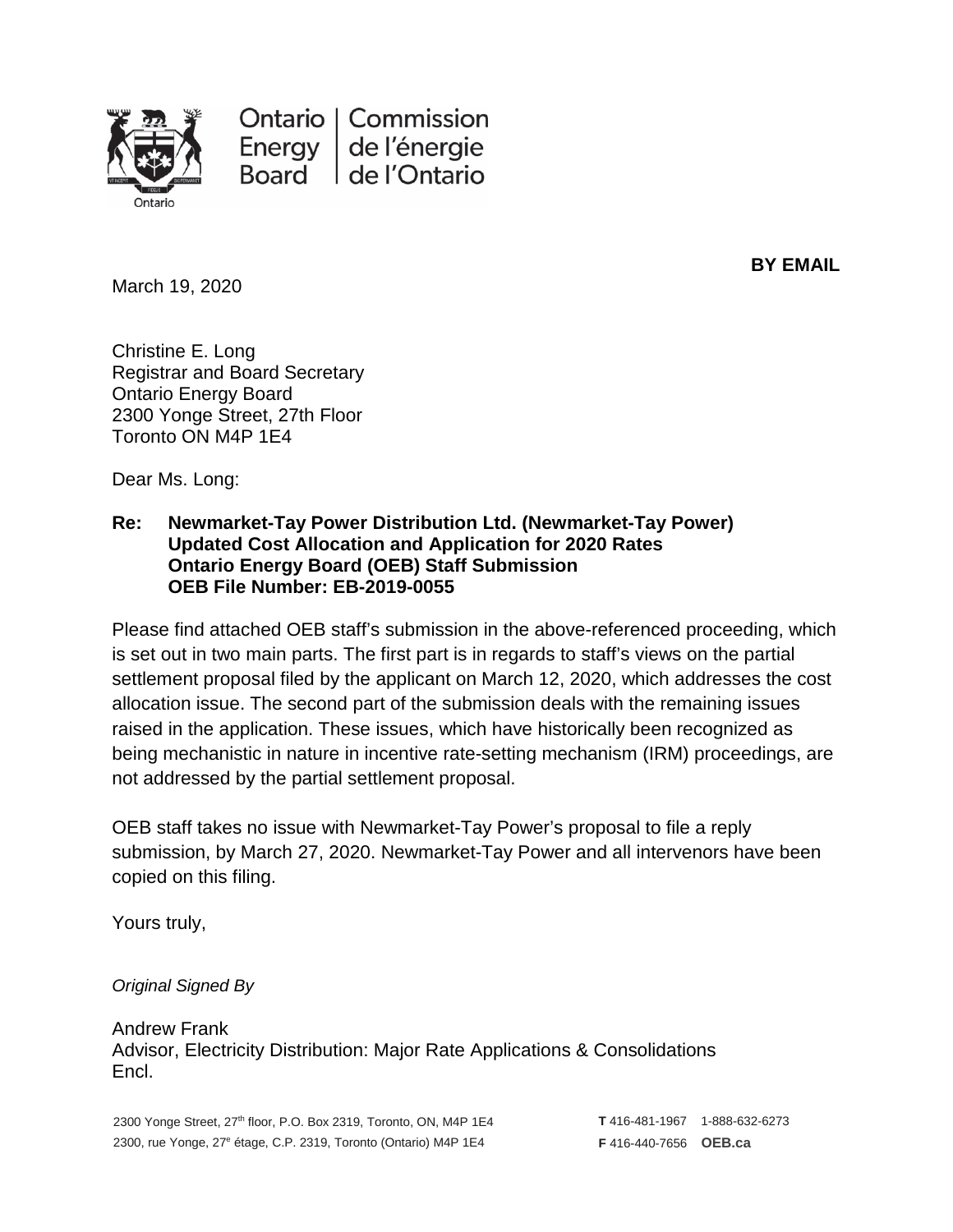# **ONTARIO ENERGY BOARD**

## **OEB STAFF SUBMISSION**

2020 ELECTRICITY DISTRIBUTION RATES

Newmarket-Tay Power Distribution Ltd.

EB-2019-0055

**March 19, 2020**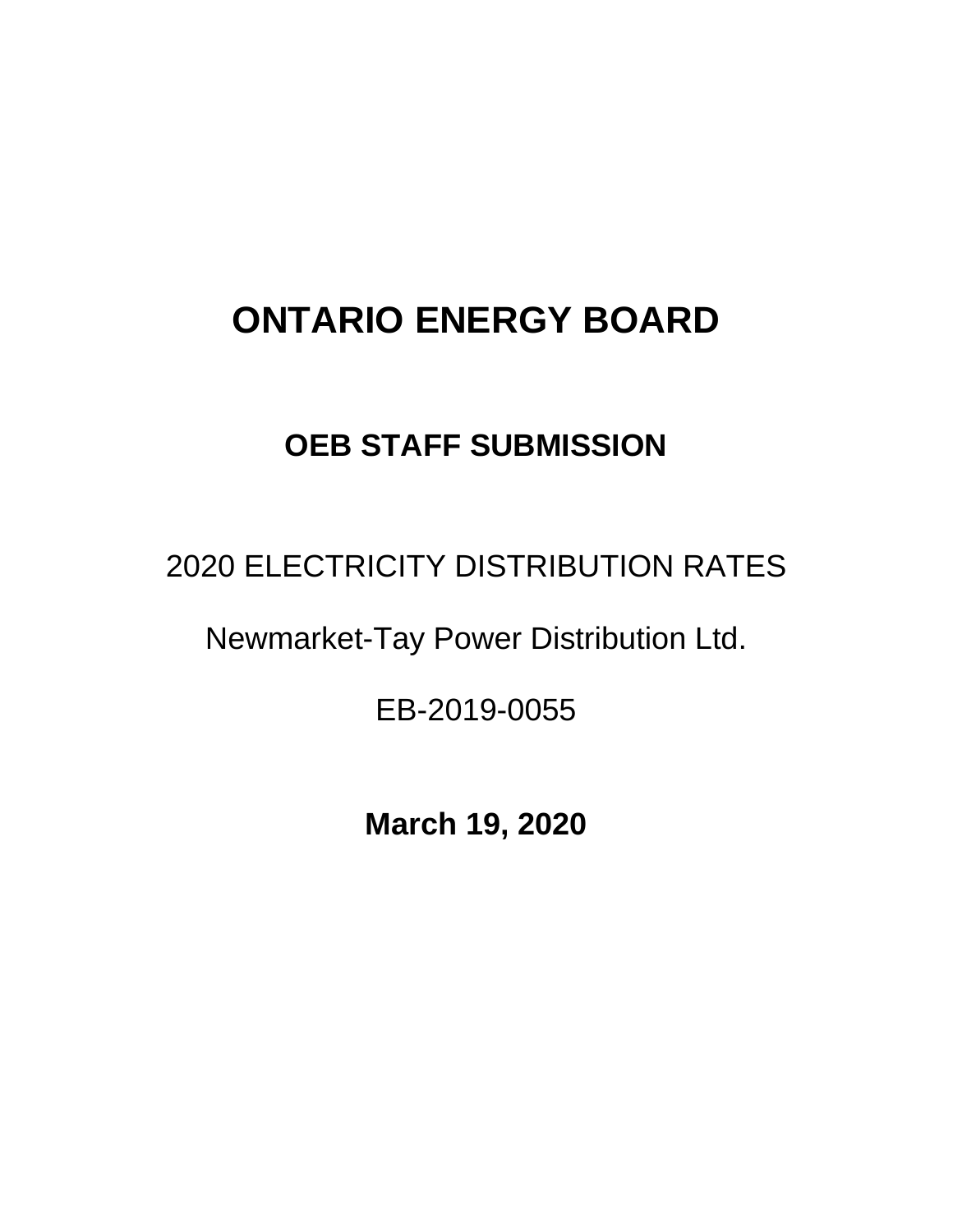## **Introduction**

Newmarket-Tay Power Distribution Ltd. (Newmarket-Tay Power) filed an incentive ratesetting mechanism (IRM) application with the Ontario Energy Board (OEB) on November 11, 2019 under section 78 of the *Ontario Energy Board Act*, *1998*, S.O. 1998, c. 15, (Schedule B) seeking approval for changes to its electricity distribution rates to be effective May 1, 2020.

In the OEB's decision (the MAADs decision) on August 23, 20[1](#page-2-0)8,<sup>1</sup> Newmarket-Tay Power was granted approval to purchase and amalgamate with Midland Power Utility Corporation (Midland Power). In the MAADs decision, Newmarket-Tay Power was granted a ten year deferral period. During that period, it will maintain two separate rate zones: the Newmarket-Tay Power Rate Zone (NTRZ) and the Midland Rate Zone (MRZ).[2](#page-2-1) Newmarket-Tay Power was also directed to update its cost allocation models no later than 12 months following its acquisition of all shares of Midland Power, and to include a proposal for rates to be adjusted. In this proceeding, Newmarket-Tay Power filed cost allocation models, proposals for rate adjustments, as well as applications and IRM models for each of NTRZ and MRZ.

In Procedural Order (PO) No.2, the OEB ordered that a settlement conference be convened, and that OEB staff file a submission on any settlement proposal. A settlement conference was held on February 26, 2020. The parties to the partial settlement proposal are Newmarket-Tay Power, School Energy Coalition (SEC) and Vulnerable Energy Consumers Coalition (VECC), collectively called the Parties. Newmarket-Tay Power filed a partial settlement proposal on behalf of the Parties on March 12, 2020. The settlement proposal represents a partial settlement which addresses the cost allocation studies and proposals for rate adjustments. The partial settlement proposal does not discuss any of the other (i.e. mechanistic) aspects of the IRM application (the unsettled issues).

The purpose of this document is to provide OEB staff's submission on the partial settlement proposal and the unsettled issues.

## **(I) Partial Settlement Proposal**

In the MAADs proceeding:

SEC submitted that given the applicants' proposed ten year deferred rebasing period, the cost allocation and rate design would remain out of date for a total of

<sup>1</sup> EB-2017-0269.

<span id="page-2-1"></span><span id="page-2-0"></span><sup>2</sup> ED-2007-0264.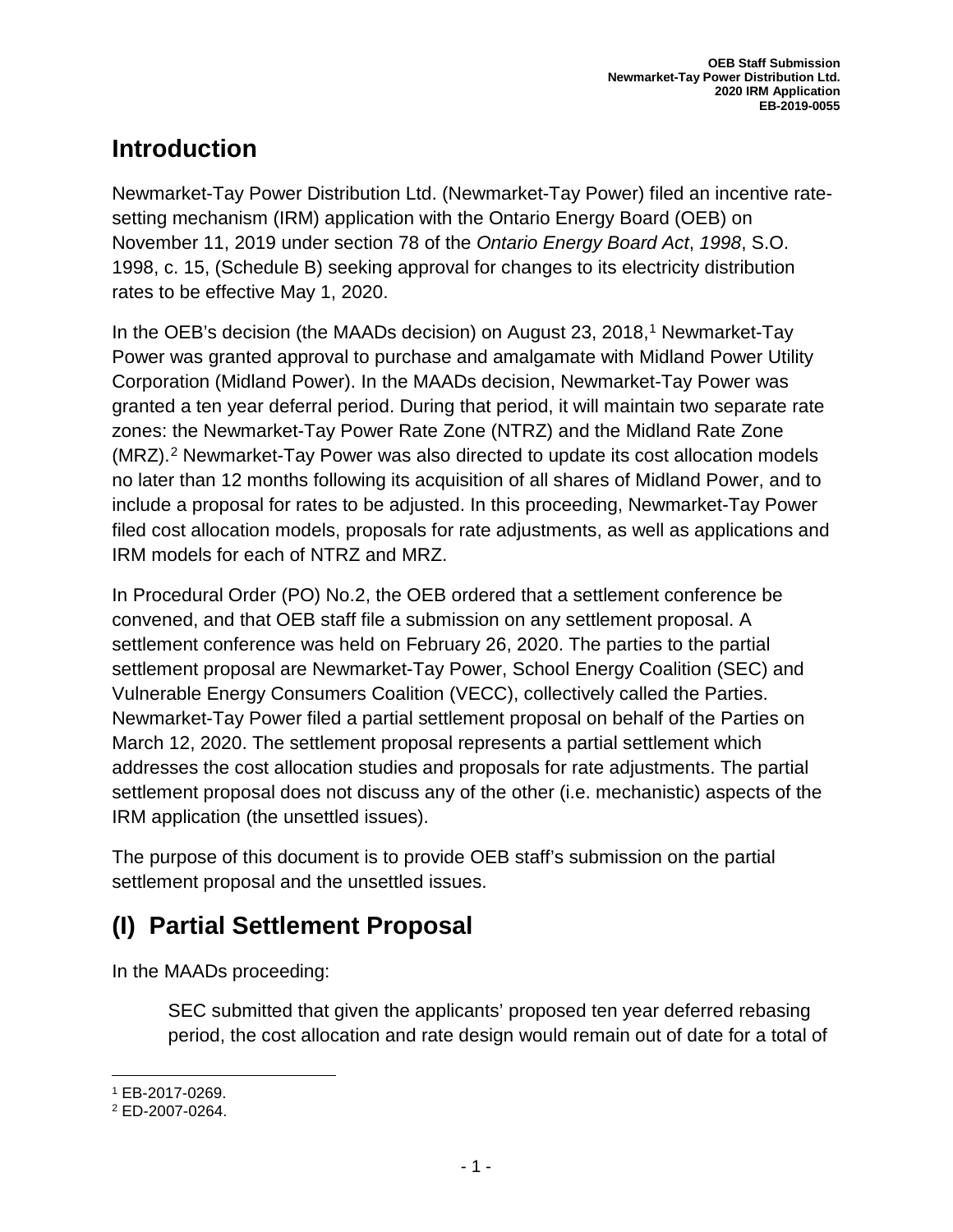twenty years and by that time, the load shapes would be twenty-five years old. SEC argued that this results in the GS>50 class overpaying for incorrectly allocated costs and transmission charges and that the GS>50 class will continue to do so until the allocation is addressed.<sup>[3](#page-3-0)</sup>

In consideration of SEC's submission, the OEB ordered that:

Newmarket-Tay Power Distribution Ltd. shall update their cost allocation models and file these models with the OEB no later than twelve months following Newmarket-Tay Power Distribution Ltd.'s acquisition of all shares of Midland Power Utility Corporation. This filing shall also include a proposal that demonstrates how rates that are too high or too low relative to the OEB's cost allocation policies will be adjusted over time. $4$ 

OEB staff has reviewed the partial settlement proposal in the context of the MAADs decision and applicable OEB policies. OEB staff submits that the partial settlement proposal reflects a reasonable implementation of the MAADs decision in the context of the OEB's policies.

OEB staff makes detailed submissions on the following:

- The unique circumstances of the proposed partial settlement
- The class revenue calculation
- The appropriate meter reading weighting factor for the General Service > 50 kW rate class in NTRZ
- The revenue-to-cost ratio adjustments
- Rate design

#### **The Unique Circumstances of the Proposed Partial Settlement**

In the MAADs decision, as noted above, Newmarket-Tay Power was directed to update its cost allocation models no later than 12 months following Newmarket-Tay Power's acquisition of all shares of Midland Power.

The partial settlement proposal identifies four ways in which this proposed cost allocation update is different from a typical cost allocation study.[5](#page-3-2) Most of the differences center on the use of 2018 historic actual data, rather than 2020 prospective information. This includes the volume forecasts, the customer / connection forecast, and all components of the revenue requirement, including fixed assets and operating,

<span id="page-3-0"></span>l <sup>3</sup> EB-2017-0269, Decision and Order, August 23, 2018, page 16.

<span id="page-3-1"></span><sup>4</sup> Ibid, page 24.

<span id="page-3-2"></span><sup>5</sup> Partial Settlement Proposal, March 12, 2020, pages 9-10.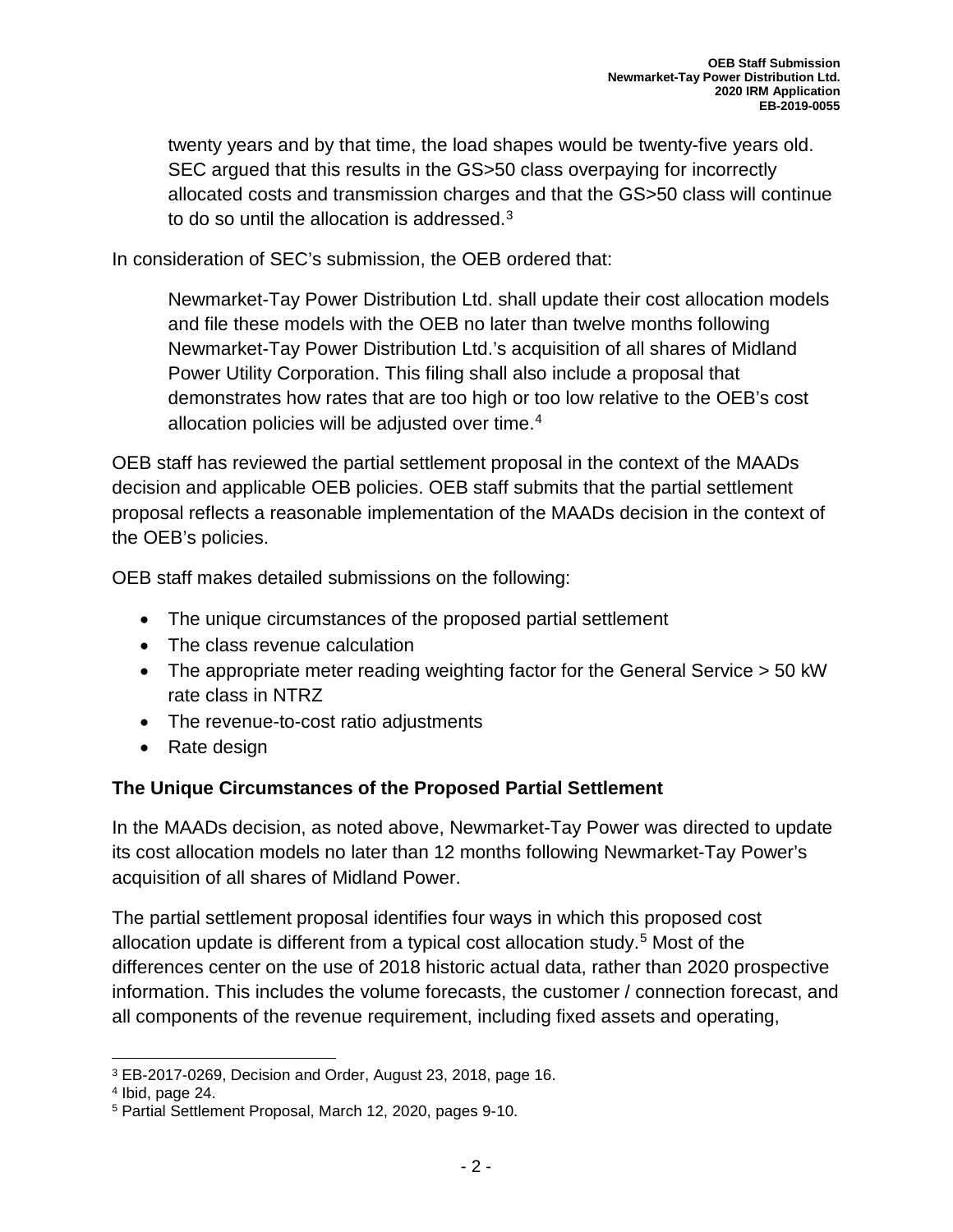maintenance and administration (OM&A) expenses. The point of similarity is the use of 2019 current approved rates as the starting point for calculating revenue. The revenue calculation still reflects a difference from a typical cost of service application cost allocation in that the billing quantities used are 2018 actual rather than 2020 forecast.

OEB staff agrees with the Parties that this proposed cost allocation update is unique and different from the situation addressed by *Chapter 2 of the Filing Requirements for Electricity Distribution Rate Applications* which addresses cost of service applications, and includes the requirements for cost allocation. [6](#page-4-0) OEB staff notes that, under the circumstances, Newmarket-Tay Power was not required to produce weather normalized forecasts of volumes, customers, or connections, nor was it required to prepare a prospective 2020 revenue requirement including forecasts of OM&A and capital expenditures. In a typical cost of service application, all of this information would be provided, and subject to review. Instead, it relied on the available 2018 historic actual information.

In the context of Newmarket-Tay Power's unique circumstances, OEB staff supports the proposed cost allocation methodology. OEB staff has not considered all options that might exist more broadly in the context of a cost allocation update absent a rebasing application. As such, while OEB staff supports the methodology as used in Newmarket-Tay Power's unique situation, OEB staff is unable to assess the suitability of this methodology more generally or in other situations. OEB staff therefore views its support for the proposed methodology as being specific to this proceeding.

#### **The Class Revenue Calculation**

As noted above, in arriving at revenue-to-cost ratios, a typical cost allocation study calculates class revenues using current approved rates, multiplied by test year forecast volumes assuming normal weather, and customer or connection counts as applicable. All class rate revenues are then scaled by a percentage to simulate an across-the-board rate adjustment such that the test year forecast revenue requirement is exactly recovered.

Newmarket-Tay Power initially proposed to use calendar 2018 actual class revenue consisting of a weighted average of the 2017 and 2018 rates in effect through calendar 2018, followed by certain adjustments to arrive at 2018 actual recorded revenue[.7](#page-4-1) The Parties agreed that revenue would be calculated using 2019 approved rates without any adjustments multiplied by 2018 actual billing determinants. The Parties referred to this as the "Appendix H approach" since this was filed as Appendix H to the interrogatory

l <sup>6</sup> OEB Chapter 2 Filing Requirements for Cost of Service, July 12, 2018, page 44.

<span id="page-4-1"></span><span id="page-4-0"></span><sup>7</sup> Response to Interrogatories, CA-Staff-12, February 7, 2020.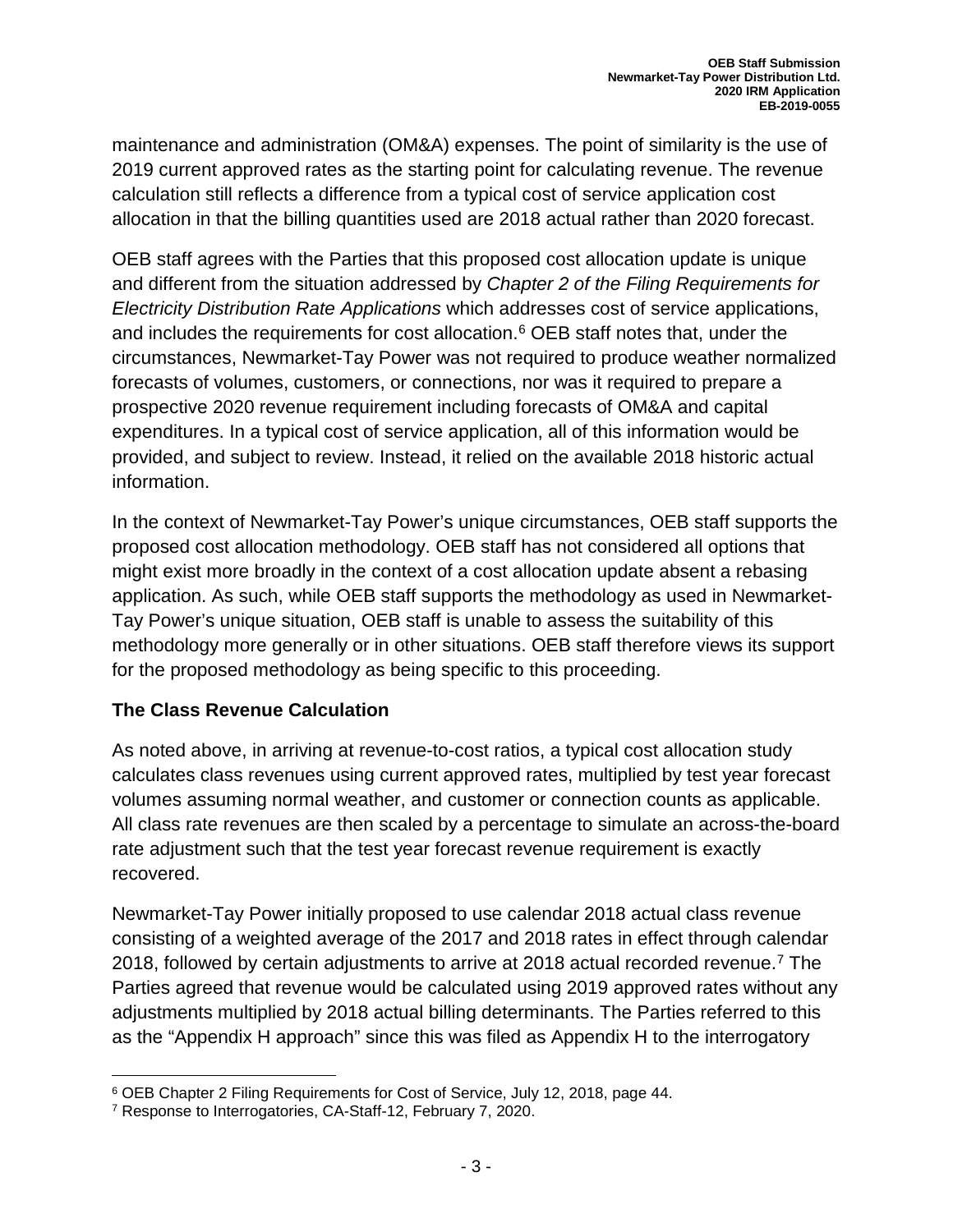responses.[8](#page-5-0) The Parties noted that "This represents one step closer to a 'normal' cost allocation, as it deals only with base rates, and uses the most recent rates."[9](#page-5-1)

In the context of this unique partial settlement proposal, OEB staff submits that the class revenue calculation is appropriate.

#### **The Appropriate Meter Reading Weighting Factor for the General Service > 50 kW Rate Class in NTRZ**

In the application as originally filed, Newmarket-Tay Power proposed a weighting factor of 1.25 for smart meters with demand in MRZ, and 10.0 for the same type of meters in NTRZ. These factors are relative to a baseline weight of 1.0 for residential. This indicates that reading a smart meter with demand costs 1.25 times as much as a residential meter in MRZ, and 10.0 times as much in NTRZ.

In response to interrogatories, Newmarket-Tay Power explained that smart meters with demand are read electronically in MRZ, however "Smart meters with demand are read manually in NTRZ due to metering and system restrictions."<sup>[10](#page-5-2)</sup> It went on to explain that:

NT Power is in the process of upgrading approximately 300 GS (>50 and <200) meters to smart meters with interval capability. These meters will be able to leverage cellular communication infrastructure to read the meters remotely in 2020.[11](#page-5-3)

The Parties agreed to reduce the meter reading weighting factor for a smart meter with demand to 1.25 in the NTRZ. This brings the weighting factor to the same level as MRZ. The Parties also agreed to reduce the meter reading costs in NTRZ by \$28,000 to reflect the estimated cost savings.

<span id="page-5-0"></span><sup>8</sup> Response to Interrogatories, Appendix H, February 7, 2020.

<span id="page-5-1"></span><sup>9</sup> Partial Settlement Proposal, March 12, 2020, page 14.

<span id="page-5-2"></span><sup>10</sup> Response to Interrogatories, CA-Staff-17, February 7, 2020.

<span id="page-5-3"></span><sup>11</sup> Response to Interrogatories, CA-Staff-17, February 7, 2020.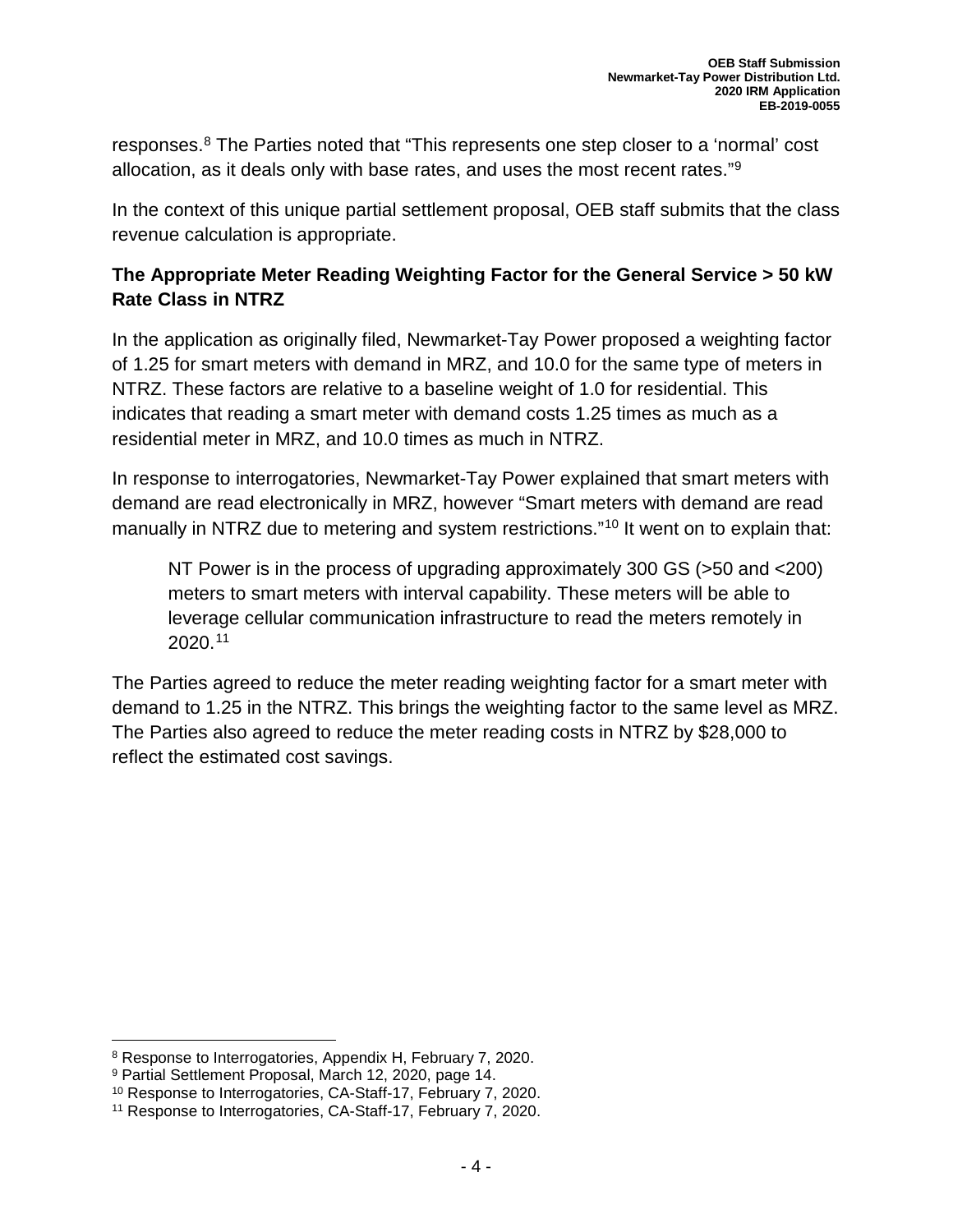The proposed meter reading weighting factors are shown in the table below:

#### **Table 1 Meter Reading Weighting Factors (Costs Relative to Residential Smart Meters)**

|                                | <b>NTRZ</b><br>As Filed <sup>12</sup> | <b>NTRZ</b><br><b>Proposed Partial As Filed and</b><br>Settlement <sup>13</sup> | <b>MRZ</b><br><b>Proposed Partial</b><br>Settlement <sup>14</sup> |
|--------------------------------|---------------------------------------|---------------------------------------------------------------------------------|-------------------------------------------------------------------|
| <b>Smart Meter</b>             | 1.0                                   | 1.0                                                                             |                                                                   |
| <b>Smart Meter with Demand</b> | 10.0                                  | 1.25                                                                            | 1.25                                                              |
| Interval                       | 4.0                                   | 4.0                                                                             | 4.0                                                               |

OEB staff notes that it is unusual to update one piece of information relative to the vintage of all other information in a cost allocation exercise without updating all related information.[15](#page-6-3) However, the change in cost of reading smart meters with demand is known to be taking place in 2020, the first rate year for which this cost allocation study is to be applied. This cost allocation study is then expected to underpin rates for a total of eight years until Newmarket-Tay Power's next cost of service application, which is anticipated for 2028.<sup>[16](#page-6-4)</sup> In light of the change to meter reading costs expected, and the eight year time horizon that this cost allocation is expected to underpin rates, OEB staff submits that this approach is reasonable.

#### **The Revenue-to-cost Ratio Adjustments**

OEB staff notes that the proposed revenue-to-cost ratios for all rate classes are within the OEB's guideline ranges as shown in the tables below. The tables show the updated ratios resulting from the proposed cost allocation models, as well as the proposed ratios after rate design.

 $\overline{\phantom{a}}$ 

<span id="page-6-0"></span><sup>12</sup> NTRZ Cost Allocation Model, Tab I7.2 Meter Reading, November 11, 2019.

<span id="page-6-1"></span><sup>13</sup> NTRZ Partial Settlement Proposal Cost Allocation Model, tab I7.2 Meter Reading, March 12, 2020.

<span id="page-6-2"></span><sup>14</sup> MRZ Partial Settlement Proposal Cost Allocation Model, tab I7.2 Meter Reading, March 12, 2020.

<span id="page-6-3"></span><sup>15</sup> EB-2014-0002, Decision and Order, December 11, 2014, page 6.

<span id="page-6-4"></span><sup>16</sup> Response to Interrogatories, 1.0-SEC-6, February 7, 2020.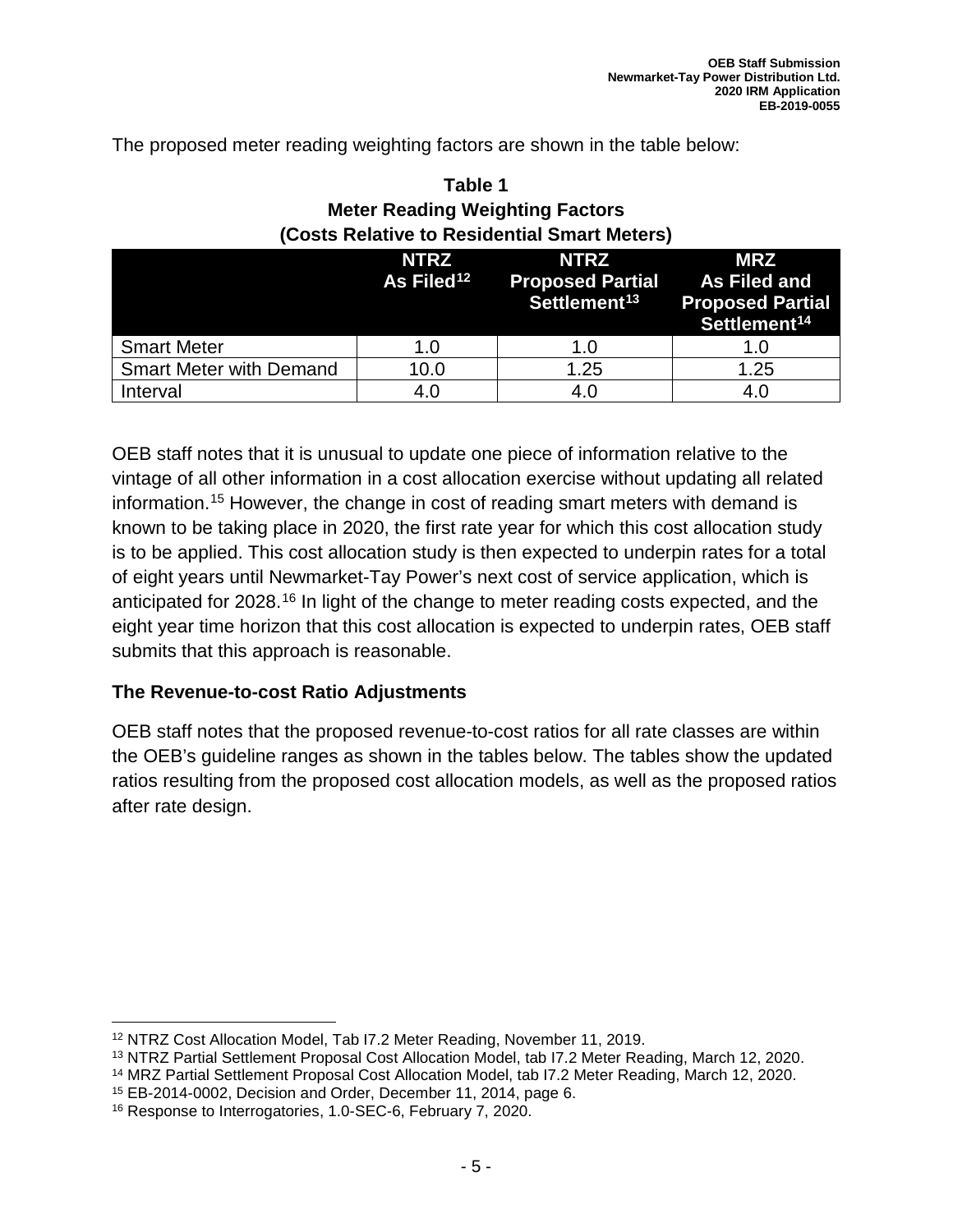| <b>Rate Class</b>               | <b>Model</b><br>Result (%) | <b>Proposed</b><br>Adjusted (%) | <b>OEB Target</b><br>Range (%) |
|---------------------------------|----------------------------|---------------------------------|--------------------------------|
| <b>Residential</b>              | 92.88                      | 94.98                           | $85 - 115$                     |
| General Service less than 50 kW | 116.30                     | 116.30                          | $80 - 120$                     |
| General Service 50 to 4,999 kW  | 105.07                     | 105.07                          | $80 - 120$                     |
| <b>Sentinel Lighting</b>        | 115.78                     | 115.78                          | $80 - 120$                     |
| <b>Street Lighting</b>          | 261.74                     | 120.00                          | $80 - 120$                     |
| <b>Unmetered Scattered Load</b> | 204.73                     | 120.00                          | $80 - 120$                     |

#### **Table 2 Proposed Revenue to Cost Ratios in NTRZ[17](#page-7-0)**

| <b>I</b> TOPOSED INCRETING TO OOST INDICE |                     |                                 |                                |
|-------------------------------------------|---------------------|---------------------------------|--------------------------------|
| <b>Rate Class</b>                         | Model<br>Result (%) | <b>Proposed</b><br>Adjusted (%) | <b>OEB Target</b><br>Range (%) |
| Residential                               | 100.25              | 100.25                          | $85 - 115$                     |
| General Service less than 50 kW           | 117.34              | 117.34                          | $80 - 120$                     |
| General Service 50 to 4,999 kW            | 85.40               | 90.08                           | $80 - 120$                     |
| <b>Street Lighting</b>                    | 250.33              | 120.00                          | $80 - 120$                     |
| <b>Unmetered Scattered Load</b>           | 120.07              | 120.07                          | $80 - 120$                     |

#### **Table 3 Proposed Revenue to Cost Ratios in MRZ[18](#page-7-1)**

OEB staff submits that the proposed revenue to cost adjustments are appropriate.

#### **Rate Design**

The partial settlement proposal includes adjustments to 2019 approved rates.[19](#page-7-2) These adjustments are calculated by maintaining the existing fixed-variable proportions from the 2019 approved rates, with the exception of the General Service 50 to 4,999 kW rate class in MRZ, where the entire increase due to cost allocation is applied to the variable charge.[20](#page-7-3) The current fixed charge of \$65.09 is already above the minimum system with peak load carrying capability adjustment of \$51.48.[21](#page-7-4) The Residential rate classes in both rate zones completed their transitions to fully fixed rates in 2019, therefore the increase in Residential fixed charge in NTRZ does not represent a change to the existing fixed-variable proportion.

 $\overline{\phantom{a}}$ 

<span id="page-7-0"></span><sup>17</sup> Partial Settlement Proposal, March 12, 2020, page 12.

<span id="page-7-1"></span> $18$  Ibid.

<span id="page-7-2"></span><sup>19</sup> Cost Allocation Application Filing, November 11, 2019, page 19.

<span id="page-7-3"></span><sup>20</sup> Partial Settlement Proposal, March 12, 2020, page 13.

<span id="page-7-4"></span><sup>21</sup> MRZ Cost Allocation Model, Tab O2 Fixed Charge | Floor | Ceiling, February 7, 2020.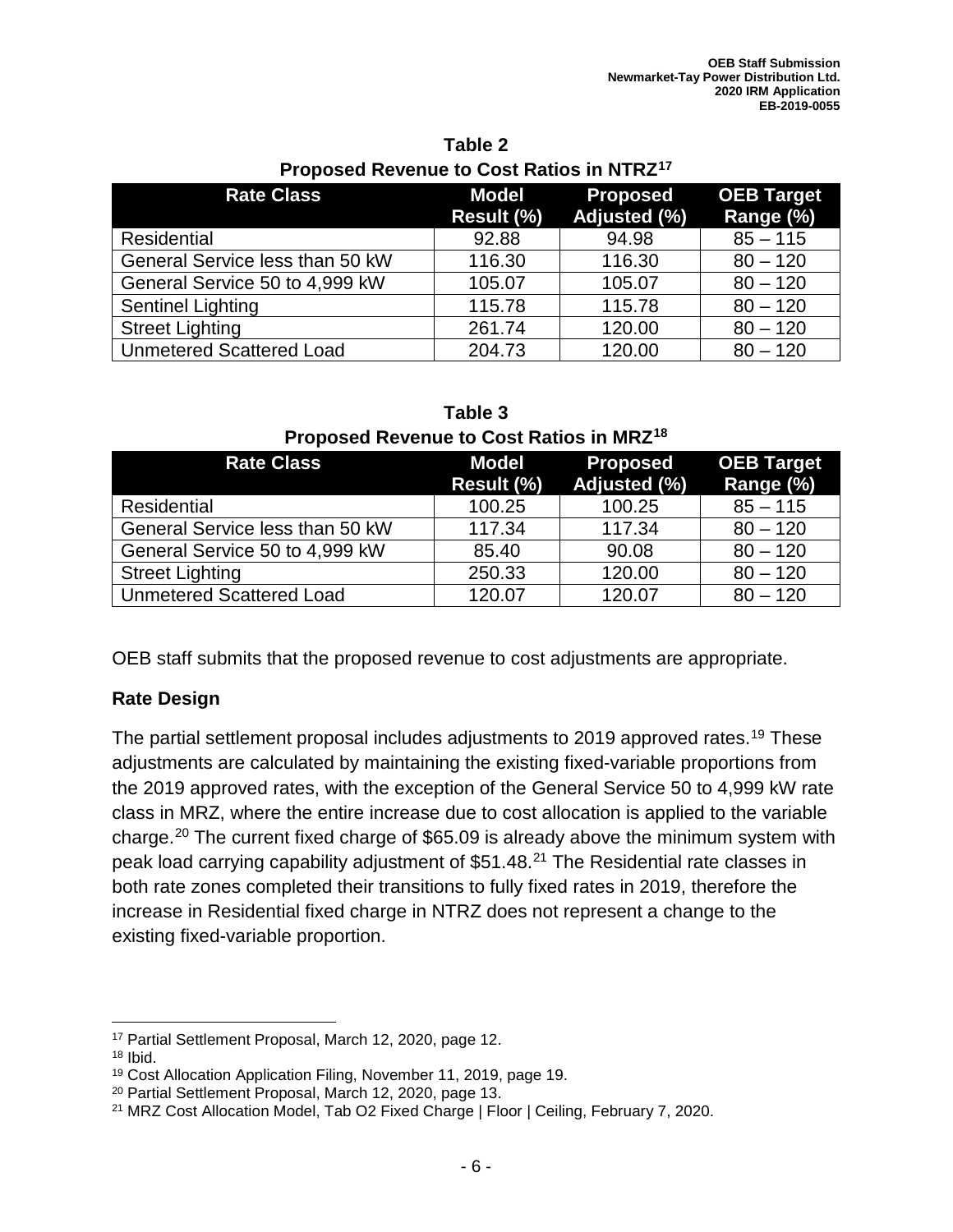OEB staff submits that proposed adjustments to 2019 base rates as identified in the partial settlement proposal<sup>[22](#page-8-0)</sup> and below are appropriate.

| Proposed Rate Adjustments in NTRZ  |                                  |                              |                               |                          |                                       |                                             |  |
|------------------------------------|----------------------------------|------------------------------|-------------------------------|--------------------------|---------------------------------------|---------------------------------------------|--|
|                                    |                                  | <b>Fixed Charge</b>          |                               |                          | <b>Variable Charge</b>                |                                             |  |
| <b>Rate Class</b>                  | <b>Existing</b><br>Charge<br>(3) | <b>Adjustment</b><br>$($ \$) | Adjusted<br>Charge<br>$($ \$) | <b>Charge</b><br>$($ \$) | <b>Existing Adjustment</b><br>$($ \$) | <b>Adjusted</b><br><b>Charge</b><br>$($ \$) |  |
| Residential                        | 27.61                            | 0.74                         | 28.35                         |                          |                                       |                                             |  |
| <b>Street Lighting</b>             | 3.24                             | (1.95)                       | 1.29                          | 16.1088                  | (9.6785)                              | 6.4303                                      |  |
| Unmetered<br><b>Scattered Load</b> | 17.91                            | (7.92)                       | 9.99                          | 0.0206                   | (0.0091)                              | 0.0115                                      |  |

**Table 4 Proposed Rate Adjustments in NTRZ**

**Table 5 Proposed Rate Adjustments in MRZ**

|                        |                                             | <b>Fixed Rate</b>           |                               | <b>Variable Rate</b>                        |                       |                                  |
|------------------------|---------------------------------------------|-----------------------------|-------------------------------|---------------------------------------------|-----------------------|----------------------------------|
| <b>Rate Class</b>      | <b>Existing</b><br><b>Charge</b><br>$($ \$) | <b>Adjustment</b><br>$(\$)$ | Adjusted<br>Charge<br>$($ \$) | <b>Existing</b><br><b>Charge</b><br>$($ \$) | Adjustment<br>$($ \$) | <b>Adjusted</b><br>Charge<br>(3) |
| <b>General Service</b> | 65.09                                       |                             | 65.09                         | 3.3170                                      | 0.2073                | 3.5243                           |
| 50 to 4,999 kW         |                                             |                             |                               |                                             |                       |                                  |
| <b>Street Lighting</b> | 3.94                                        | (2.31)                      | 1.63                          | 9.0935                                      | (5.3204)              | 3.7731                           |

#### **Conclusion**

Newmarket-Tay Power was required to update its cost allocation models and adjust rates accordingly during a deferred rebasing period. This necessitated the unique circumstance of a cost allocation update in the absence of a cost of service. Newmarket-Tay Power proposed to use a 2018 historic actual year as the basis for the study. The Parties proposed to use 2019 rates to calculate the nominal revenue to be used in the models and to make no further adjustments. In addition, they have agreed to refine the Meter Reading Weighting Factor for the General Service > 50 kW rate class to better reflect known changes in costs starting in 2020. OEB staff submits that in the context of Newmarket-Tay Power's unique circumstances, the proposed cost allocation models and rate updates are appropriate.

<span id="page-8-0"></span>l <sup>22</sup> Partial Settlement Proposal, March 12, 2020, page 14.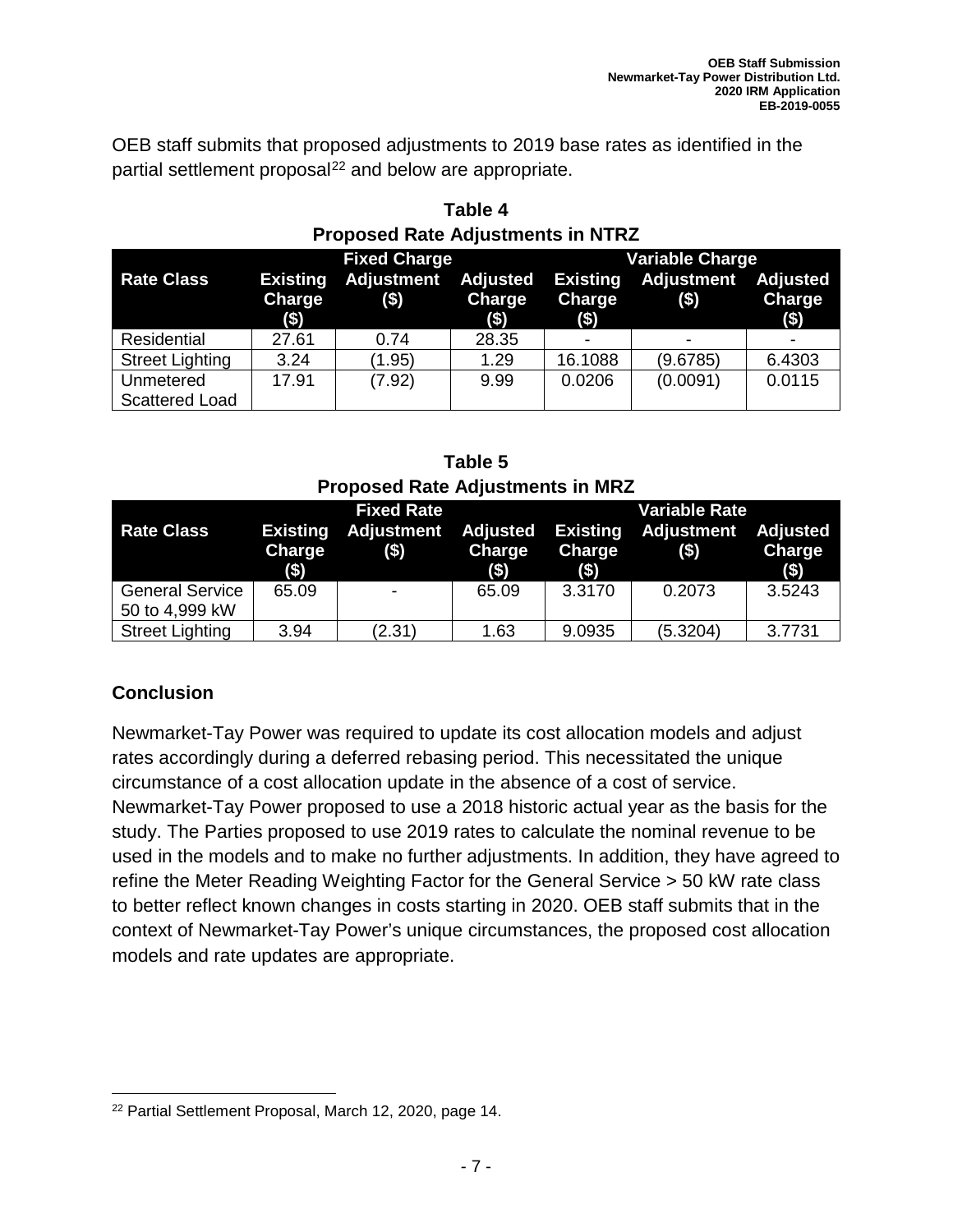## **(II) Unsettled Issues**

OEB staff notes that Procedural Order No.2 does not include a provision for Newmarket-Tay Power to file a reply submission. In a letter dated March 12, 2020, Newmarket-Tay Power has proposed that OEB staff files this submission, and requested the opportunity to file a reply submission on March 27, 2020. OEB staff supports Newmarket-Tay Power's proposal to file a reply submission, should it wish to.

Consistent with the Chapter 3 Filing Requirements, Newmarket-Tay Power has applied the Annual IR Index factor (to NTRZ) and the Price Cap IR factor (to MRZ) to adjust the monthly service charges and volumetric distribution rates<sup>[23](#page-9-0)</sup> during the incentive ratesetting years. OEB staff has no concern with Newmarket-Tay Power's proposals and notes that consistent with the *Handbook to Electricity Distributor and Transmitter Consolidations,* the MAADs decision approved the continuation of the current rate setting plans for the balance of the approved deferral period.

Newmarket-Tay Power has requested an update to its Retail Transmission Service Rates for both rate zones in order to recover the wholesale transmission rates charged by the IESO, and by its host distributor, Hydro One. The RTSRs were updated through the interrogatory process to reflect updates to the 2020 Uniform Transmission Rates<sup>[24](#page-9-1)</sup> and to Hydro One's Sub-Transmission Host-RTSRs<sup>[25](#page-9-2)</sup> following the filing of the application.

Newmarket-Tay Power has demonstrated that no rate mitigation is required for either rate zone.

OEB staff has no concern with Newmarket-Tay Power's proposals except where identified with respect to the matters listed below.

OEB staff makes detailed submissions on the following:

- Proposal for Account 1576
- Lost Revenue Adjustment Mechanism Variance Account (LRAMVA)
- Group 1 Deferral and Variance Accounts

#### **Proposal for Account 1576**

In its decision and order on Newmarket-Tay Power's 2019 Annual IR application, the OEB approved a disposition of Account 1576 totalling a credit of \$1,603,325 as of

l <sup>23</sup> Volumetric distribution rates do not apply to the residential rate class.

<span id="page-9-1"></span><span id="page-9-0"></span><sup>24</sup> EB-2019-0296, Decision and Interim Rate Order, December 19, 2019.

<span id="page-9-2"></span><sup>25</sup> EB-2019-0043, Decision and Order, December 17, 2019.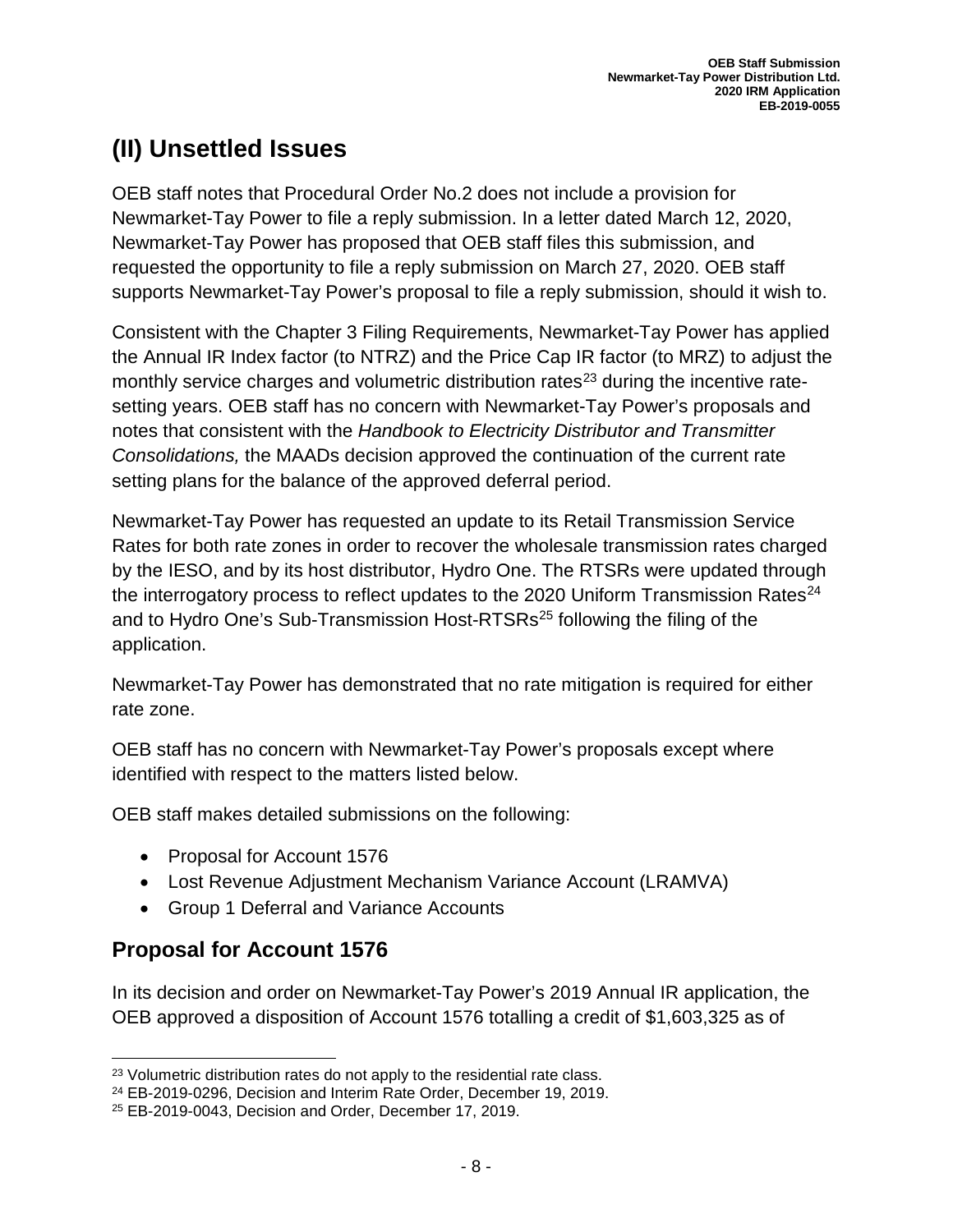December 31, 2017 for NTRZ. The disposition was approved over one year with a rate rider effective until April 30, 2020. In that proceeding, OEB staff suggested:

…that Newmarket-Tay Power can dispose the balance of Account 1576 based on a forecast to the end of 2019 in its 2020 IRM application on a final basis and, in the same application, apply to reduce base distribution rates such that the deferral account will no longer be required.<sup>[26](#page-10-0)</sup>

The OEB concluded that Newmarket-Tay Power "should consider its rate making alternatives to avoid annual dispositions of Account 1576, as suggested by OEB staff."<sup>[27](#page-10-1)</sup>

In this proceeding, Newmarket-Tay Power is proposing "to request final disposition of Account 1576 following the 2019 fiscal audit for the 2021 IRM application."

OEB staff submits that Newmarket-Tay Power could have requested interim disposition of the 2018 and forecasted 2019 balances, but did not do so. OEB staff submits that when requesting disposition of Account 1576 in 2021 on a final basis, Newmarket-Tay Power should include the 1576 balance for year 2020 on a forecast basis, and propose a change to base rates as per the OEB Decision and Order. This will ensure that all 1576 differences are disposed up to the point where base rates change to reflect the updated accounting policies.

#### **Lost Revenue Adjustment Mechanism Variance Account**

Newmarket-Tay Power applied to recover a debit LRAMVA balance for its NTRZ of \$446,588. This amount is for lost revenues in 2018 from conservation and demand management (CDM) programs delivered in 2018, as well as lost revenues from persisting CDM program savings from programs delivered between 2011 and 2017, and projected carrying charges as of April 30, 2020. Actual savings comprise the total LRAMVA amount as the NTRZ did not have an approved LRAMVA threshold.

Newmarket-Tay Power also applied to recover a debit LRAMVA balance for its MRZ of \$92,978. This amount is for lost revenues in 2018 from CDM programs delivered in 2018, as well as lost revenues from persisting savings from programs delivered between 2011 and 2017, and projected carrying charges as of April 30, 2020. Actual savings were compared to a LRAMVA threshold of 3,299,236 kWh consistent with the amount approved in its 2013 COS decision.<sup>[28](#page-10-2)</sup>

The disposition of the LRAMVA balances is requested over a 12-month period.

<span id="page-10-0"></span>l <sup>26</sup> EB-2018-0055, Decision and Order, April 18, 2019, page 19.

<span id="page-10-1"></span><sup>27</sup> Ibid, page 20.

<span id="page-10-2"></span><sup>28</sup> EB-2012-0147, Decision and Order, January 17, 2013.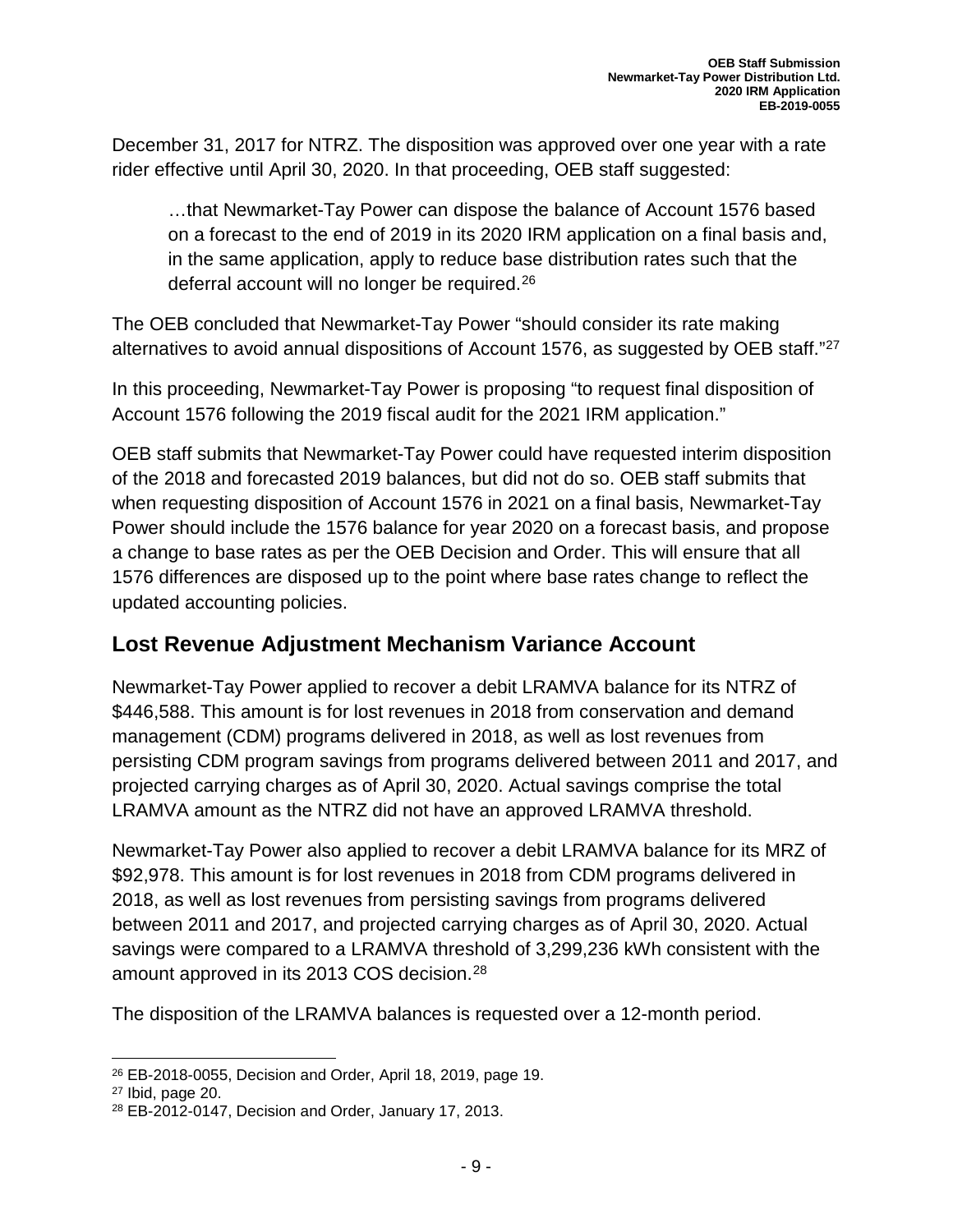In response to OEB staff interrogatories, Newmarket-Tay Power updated its LRAMVA balance for its NTRZ to correct small savings discrepancies. This change resulted in an increase of \$1,424 and updated NTRZ LRAMVA amount of \$448,012. Additionally, Newmarket-Tay Power made several revisions to its MRZ LRAMVA, including excluding persisting savings from 2011 to 2013 that were incorporated in its CDM threshold approved in its 2013 COS decision and correcting small savings discrepancies. These changes resulted in a decrease of \$26,440 and an updated MRZ LRAMVA amount of \$66,538.

OEB staff supports the updated LRAMVA balances requested for disposition. OEB staff submits that the balances are calculated in accordance with the OEB's CDM Guidelines and LRAMVA policy, and supports the balances noted in Table 6 and Table 7 below:

| <b>Account</b><br><b>Name</b> | Account<br><b>Number</b> | <b>Actual CDM</b><br><b>Savings</b><br>\$) | Forecasted<br><b>CDM Savings</b><br>$($ \$)<br>B | <b>Carrying</b><br><b>Charges</b><br>$($ \$)<br>C | <b>Total</b><br>Claim<br>$($ \$)<br>$D=(A-B)+C$ |
|-------------------------------|--------------------------|--------------------------------------------|--------------------------------------------------|---------------------------------------------------|-------------------------------------------------|
| LRAMVA                        | 1568                     | 434,272                                    | n/a                                              | 13,740                                            | 448,012                                         |

#### **Table 6 NTRZ - LRAMVA Balances for Disposition**

#### **Table 7 MRZ - LRAMVA Balances for Disposition**

| <b>Account</b><br>Name | <b>Account</b><br><b>Number</b> | <b>Actual CDM</b><br><b>Savings</b><br>(3)<br>A | <b>Forecasted</b><br><b>CDM Savings</b><br>$($ \$)<br>Β | Carrying<br><b>Charges</b><br>$($ \$)<br>C | Total<br>Claim<br>(s)<br>$D=(A-B)+C$ |
|------------------------|---------------------------------|-------------------------------------------------|---------------------------------------------------------|--------------------------------------------|--------------------------------------|
| LRAMVA                 | 1568                            | 113,180                                         | 48,682                                                  | 2,040                                      | 66,538                               |

OEB staff notes that the transactions recorded in the deferral and variance account (DVA) continuity schedules for LRAMVA reflect additional transactions beyond those from LRAMVA models. In response to interrogatories requesting an explanation of what these transactions relate to, Newmarket-Tay Power explained that it "revised the entries for Account 1568 in the Generator Model on Tab 3. Continuity Schedule in cell address Z43-BL43 to reflect the disposition balances."[29](#page-11-0) Newmarket-Tay Power responded similarly with respect to continuity in MRZ.<sup>[30](#page-11-1)</sup> In OEB staff's view, neither response clarified what these additional transactions relate to. In response to the question regarding the NTRZ, Newmarket-Tay Power also stated that "The variance between the

l <sup>29</sup> Interrogatory Response, NTRZ-Staff-24, February 7, 2020.

<span id="page-11-1"></span><span id="page-11-0"></span><sup>30</sup> Interrogatory Response, MRZ-Staff-29, February 7, 2020.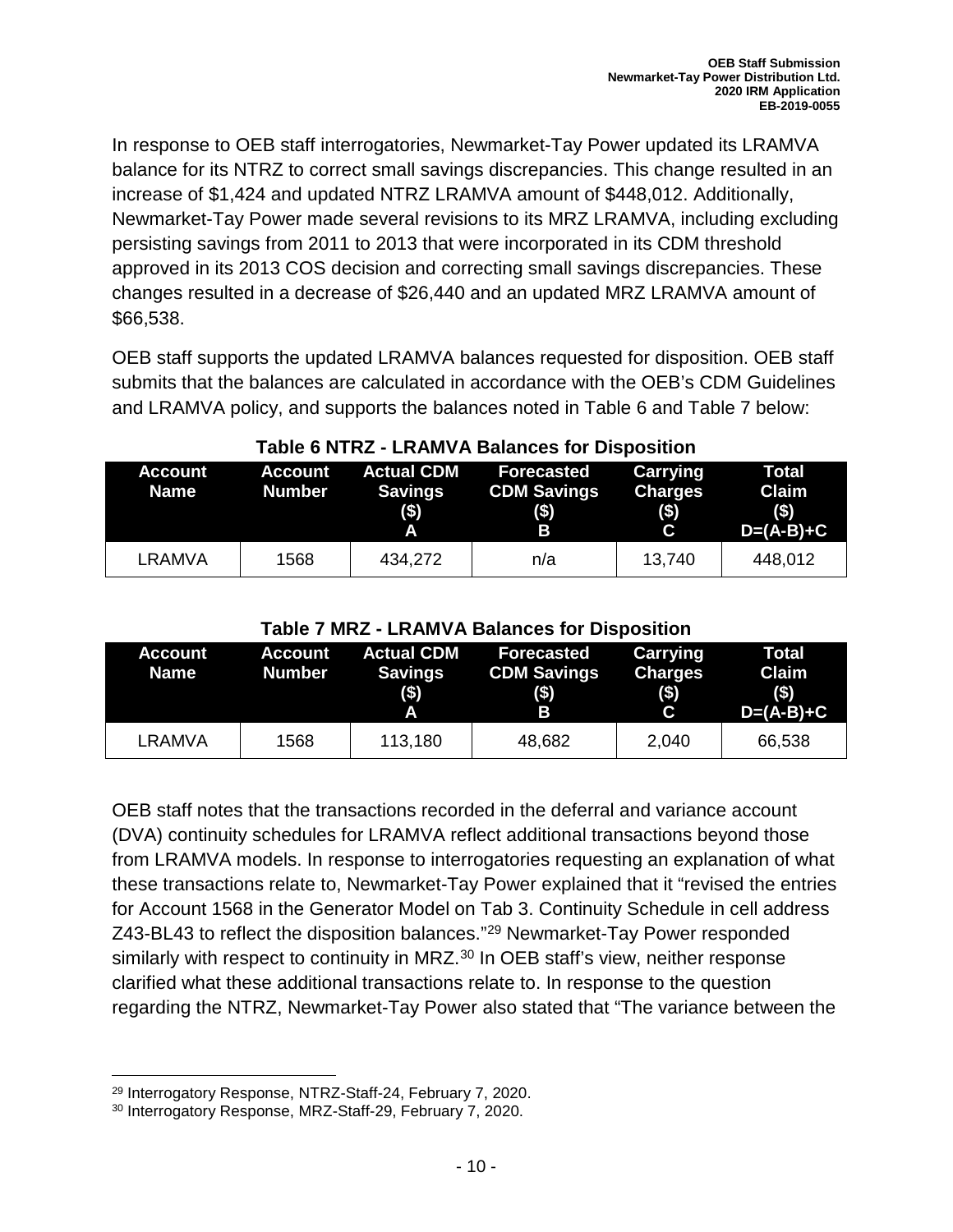1568 account balance Generator Model and the approved disposition will be adjusted within the 2020 financial records."[31](#page-12-0)

OEB staff notes that the revised continuity schedules filed in response to OEB staff interrogatories, as summarized in the table below, still contain transactions beyond those in the LRAMVA model:

|                                  | <b>NTRZ</b> $($ \$ $)^{32}$ | $MRZ($ \$) <sup>33</sup> |
|----------------------------------|-----------------------------|--------------------------|
| 2017 Principal Adjustments       |                             | 130,426                  |
| 2017 Interest Adjustments        |                             | 2,570                    |
| 2018 Transactions                | 2,129,761                   | 149,446                  |
| 2018 Interest                    |                             | 6,919                    |
| Less: 2018 Principal Disposition | 1,197,288                   |                          |
| Less: 2019 Principal Disposition | 452,235                     | 201,275                  |
| Less: 2019 Interest Disposition  | 14,773                      | 7,652                    |
| Projected Interest to            | 10,469                      | 1,713                    |
| December 31, 2019                |                             |                          |
| Projected Interest to            | 3,490                       | 571                      |
| April 30, 2020                   |                             |                          |
| <b>Total Claim</b>               | 479,424                     | 82,718                   |

| Table 8                                            |
|----------------------------------------------------|
| <b>LRAMVA Continuity per Rate Generator Models</b> |

OEB staff submits that the only transactions that should be recorded in the continuity schedules, for the purpose of calculating an amount to be disposed, are the principal and carrying charges amounts as calculated in the LRAMVA models for 2018 and presented in Tables 1 and 2 above. Those amounts are \$434,272 principal and \$13,740 carrying charges for NTRZ and \$64,497 principal and \$2,041 interest for MRZ. This reflects a total claim of \$448,012 for NTRZ and \$66,538 for MRZ.

However, OEB staff notes that the allocation of the claim to rate classes, which is used to calculate the rate riders, is based on correct amounts. As a result, OEB staff submits that the calculated rate riders are appropriate.

<span id="page-12-0"></span>l <sup>31</sup> Interrogatory Response, NTRZ-Staff-24 b), February 7, 2020.

<span id="page-12-1"></span><sup>32</sup> NTRZ Rate Generator Model, February 7, 2020.

<span id="page-12-2"></span><sup>33</sup> MRZ Rate Generator Model, February 7, 2020.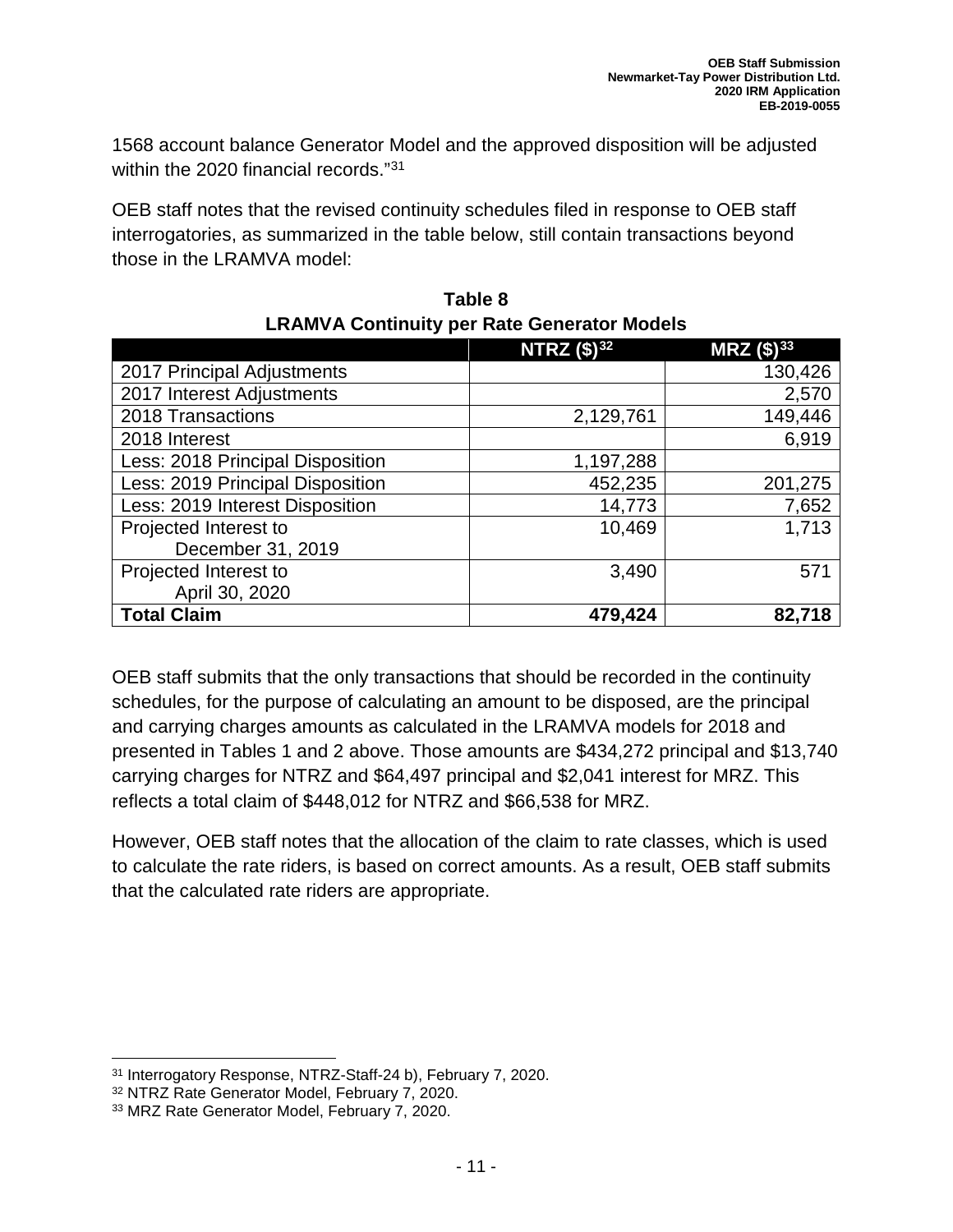#### **Disposition of Deferral and Variance Accounts – Group 1**

#### **Newmarket-Tay Rate Zone**

As per chapter 3 of the OEB's Filing Requirements and the *Report of the Board on Electricity Distributors' Deferral and Variance Account Review Initiative*, Group 1 account balances will be reviewed and disposed if the pre-set disposition threshold of \$0.001 per kWh is exceeded. For NTRZ, Newmarket-Tay Power does not meet the threshold and Newmarket-Tay Power is not requesting disposition.

With the exception of Account 1595, NTRZ last disposed of its Group 1 account balances up until December 31, 2017 in its 2019 rate application. Therefore, the current application reflects principal transactions in 2018 only for Group 1 accounts other than Account 1595. OEB staff has no concerns with not disposing of the Group 1 accounts at this time for NTRZ.

However, OEB staff submits that Newmarket-Tay Power does not appear to be properly accounting for Account 1595 for NTRZ as it has balances in Account 1595 subaccounts dating back to 2008[34](#page-13-0) (as per its 2018 2.1.7 RRR reporting) and showed residual amounts in sub-accounts for 2015 and 2016, which had already been disposed in 2019. [35](#page-13-1)

In its 2019 Decision and Rate Order, the OEB required the utility to file the results of its 2018 year-end audit and provide a detailed breakdown of the balance of Account 1595 for disposition in its 2020 IRM proceeding. OEB staff submits that Newmarket-Tay Power did not fulfill this requirement in this proceeding. Newmarket-Tay Power has indicated it is currently working with the external auditors to reconstruct NTRZ DVA Account 1595.

Newmarket-Tay Power did not file an Account 1595 Workform for any of the subaccounts with balances in this application. It states that "NTRZ intends on meeting the requirements for disposition in the 2021 IRM application". When the Account 1595 Workforms were requested in interrogatories, Newmarket-Tay Power responded that it "has experienced staff turnover and is currently working with the external auditors to reconstruct NTRZ DVA account 1595 to ensure compliance for the December 31, 2019 financial records."[36](#page-13-2)

<span id="page-13-0"></span>l <sup>34</sup> Interrogatory Response, G-Staff-2 f) – Table, February 7, 2020.

<span id="page-13-1"></span><sup>35</sup> Interrogatory Response, G-Staff-2 b), February 7, 2020.

<span id="page-13-2"></span><sup>36</sup> Interrogatory Response, G-Staff-2 a), February 7, 2020.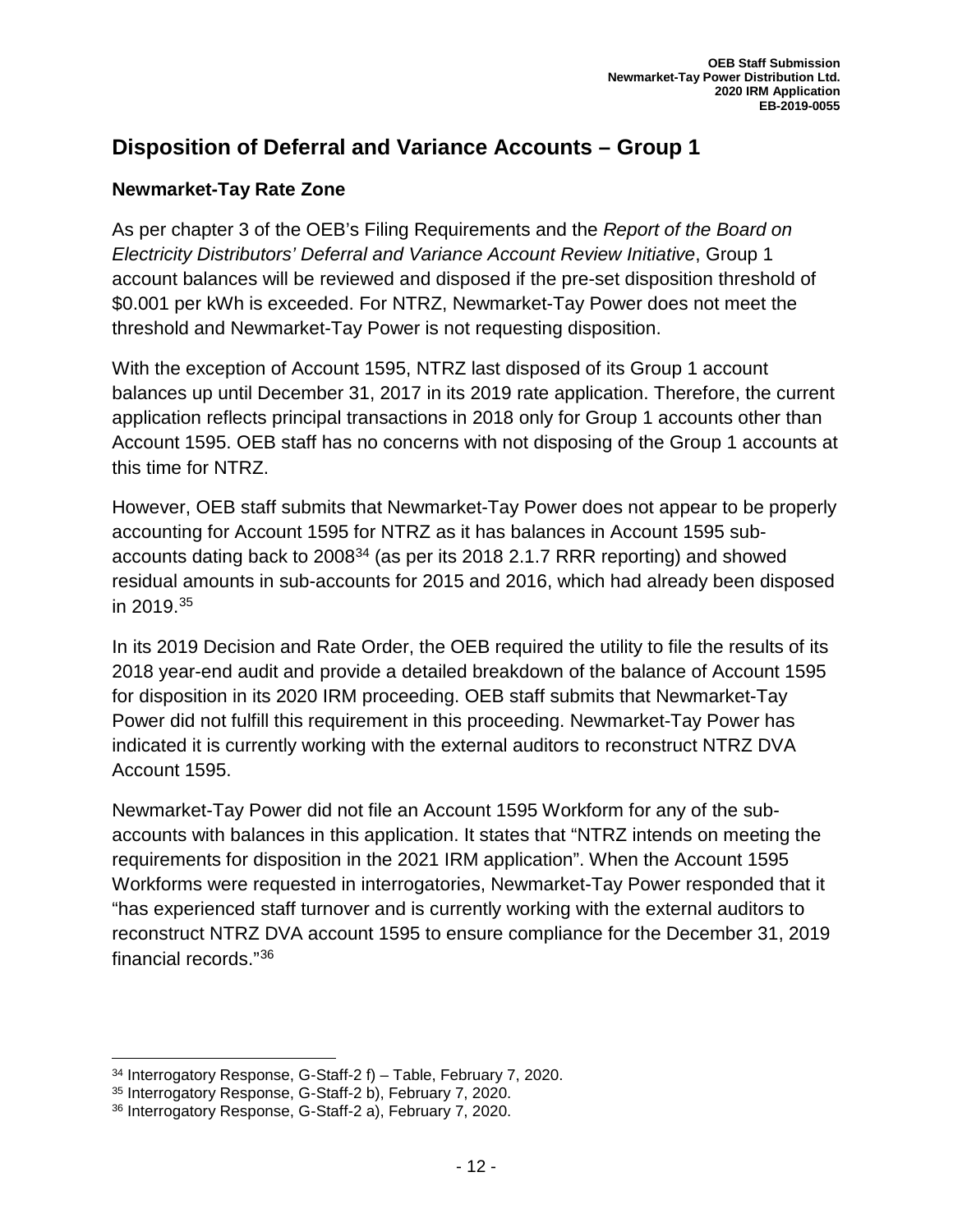OEB staff agrees with Newmarket-Tay Power's proposal to not dispose of the balance in account 1595.

#### Commodity Accounts 1588 and 1589 - NTRZ

As of December 31, 2018, NTRZ had a high debit balance of \$4,[37](#page-14-0)8,300,<sup>37</sup> in Account 1588 net of interim disposition in the 2019 proceeding (i.e. the balances reflect accumulation of transactions for 2018 only). OEB staff submits that the 2018 annual 2.1.7 filing showed a balance of \$64,958,062 in Account 4705, power expense, and that the variance recorded in Account 1588 was \$4,531,649 on a combined basis for the two rate zones (the 2.1.7 is reported on a combined basis). The variance represents 7% of Account 4705 for the year. OEB staff submits that the variance in Account 1588 should be relatively small, as the account balance should only relate to unaccounted for energy differences.

In its 2018 rate proceeding,<sup>[38](#page-14-1)</sup> the OEB did not approve disposition of NTRZ's Group 1 accounts, which had been accumulating since 2013, due to accuracy concerns. The OEB also required Newmarket-Tay Power to complete a third-party special purpose audit of all of its Group 1 accounts, and file the audit report with the OEB with the application for disposition of balances in 2019. The audit was completed in November 2018.

Newmarket-Tay Power stated that:

NT Power confirms a review of the new Accounting Guidance has been implemented for both MRZ and NTRZ. It has been determined a reconciliation of the financial and regulatory balances is warranted for the 2019 year-end financial records.[39](#page-14-2)

Newmarket-Tay Power has also indicated that:

An incorrect application of the settlement process in 2018 resulted in an amount of \$3.3m not received from the IESO. The settlement data gathering and reporting process was reviewed and corrected in 2019.<sup>[40](#page-14-3)</sup>

Newmarket-Tay Power's accounting and settlement practices do not appear to be generating transactions in accounts 1588 RSVA power and 1589 GA that are in line with the February 2019 OEB guidance on the commodity accounts given the discrepancies noted by Newmarket-Tay Power above. OEB staff submits that for the

<span id="page-14-1"></span><span id="page-14-0"></span><sup>37</sup> Interrogatory Response, G-Staff-7, Rate Generator Models for each rate zone, February 7, 2020. <sup>38</sup> EB-2017-0062.

<span id="page-14-2"></span><sup>39</sup> Interrogatory Response, G-Staff-3, February 7, 2020.

<span id="page-14-3"></span><sup>40</sup> Interrogatory Response, G-Staff-4, February 7, 2020.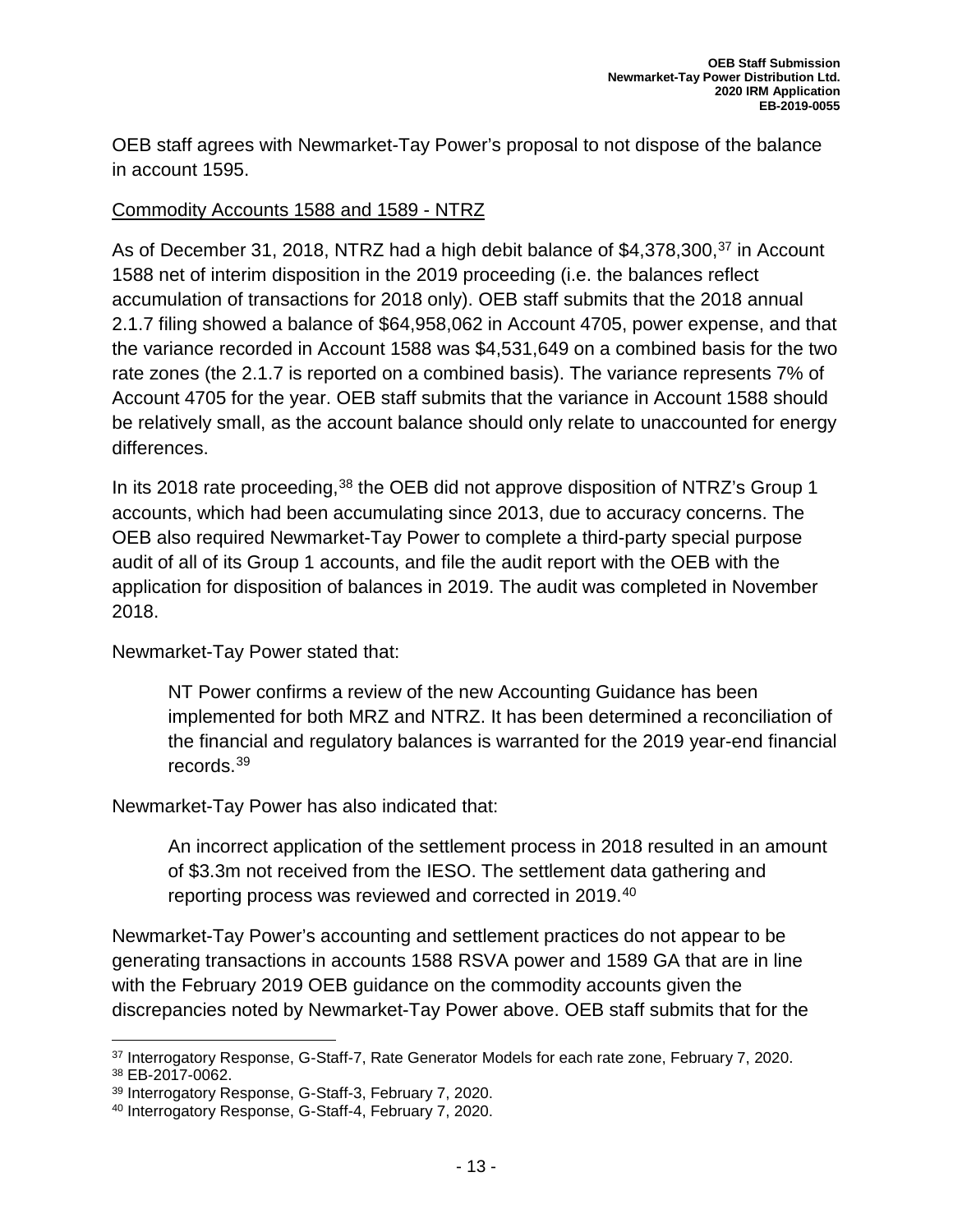NTRZ all commodity pass- through variances from 2013 to 2018 should be reviewed (as dispositions for these years are not final) as the new accounting guidance had not been issued at the time of Newmarket-Tay Power's third party audit. OEB staff submits that Newmarket-Tay Power reviewed and corrected its settlement data gathering and reporting process in 2019, and found a material error of \$3.3 million, and a similar review of the variances for 2013 – 2017 is warranted. OEB staff submits the review of the settlement data gathering process in view of the OEB's accounting guidance should be extended to the amounts that were approved on an interim basis (2013-2017), in the interest of ensuring the accuracy of final disposition. [41](#page-15-0)

#### **Midland Rate Zone**

In this application, the total amount requested for disposition is a debit of \$169,444. This amount excludes Accounts 1588, 1589, and 1595, for which MRZ is not proposing disposition. For the account balances requested for disposition, Newmarket-Tay Power did not meet the disposition threshold at a total claim per kWh of \$0.0009. However, Newmarket-Tay Power is requesting disposition for the period January 1, 2018 to December 31, 2018.

For MRZ, Newmarket-Tay Power last disposed of its December 31, 2017 Group 1 account balances including the balances of its Account 1595, sub-accounts (2015) and (2016) in its 2019 rate application. Account 1595, sub-account (2017) was not disposed in the 2019 rate application as it wasn't eligible for disposition at that time.

Despite having disposed of Account 1595 sub-accounts (2015) and (2016), MRZ showed transactions for sub-account (2016) in its continuity schedule.<sup>[42](#page-15-1)</sup> In response to Interrogatories, Newmarket-Tay Power confirmed that the sub-accounts (2015) and (2016) had been disposed and explained that residual balances would be written off within the 2019 financial records.<sup>[43](#page-15-2)</sup> It filed an updated Rate Generator Model, which then included balances for sub-accounts (2013), (2015) and (2016).<sup>44</sup> Similar to NTRZ, when OEB staff requested Account 1595 Workforms, Newmarket-Tay Power did not provide them and referenced staff turnover as a reason for not providing the work forms at this time.

OEB staff submits that the Group 1 accounts should not be disposed of in this application. Similar to NTRZ, these balances reflect one year of transactions, and the threshold test as not been met. With respect to account 1595, OEB staff agrees with Newmarket-Tay Power's proposal to not dispose of the balances.

<span id="page-15-0"></span><sup>41</sup> Accounting Guidance Q&A #29 July 11, 2019.

<span id="page-15-1"></span><sup>42</sup> MRZ Rate Generator Model, Tab 3. Continuity Schedule, November 20, 2019.

<span id="page-15-2"></span><sup>43</sup> Interrogatory Response, G-Staff-2, February 7, 2020.

<span id="page-15-3"></span><sup>44</sup> MRZ Rate Generator Model, Tab 3. Continuity Schedule, February 7, 2020.